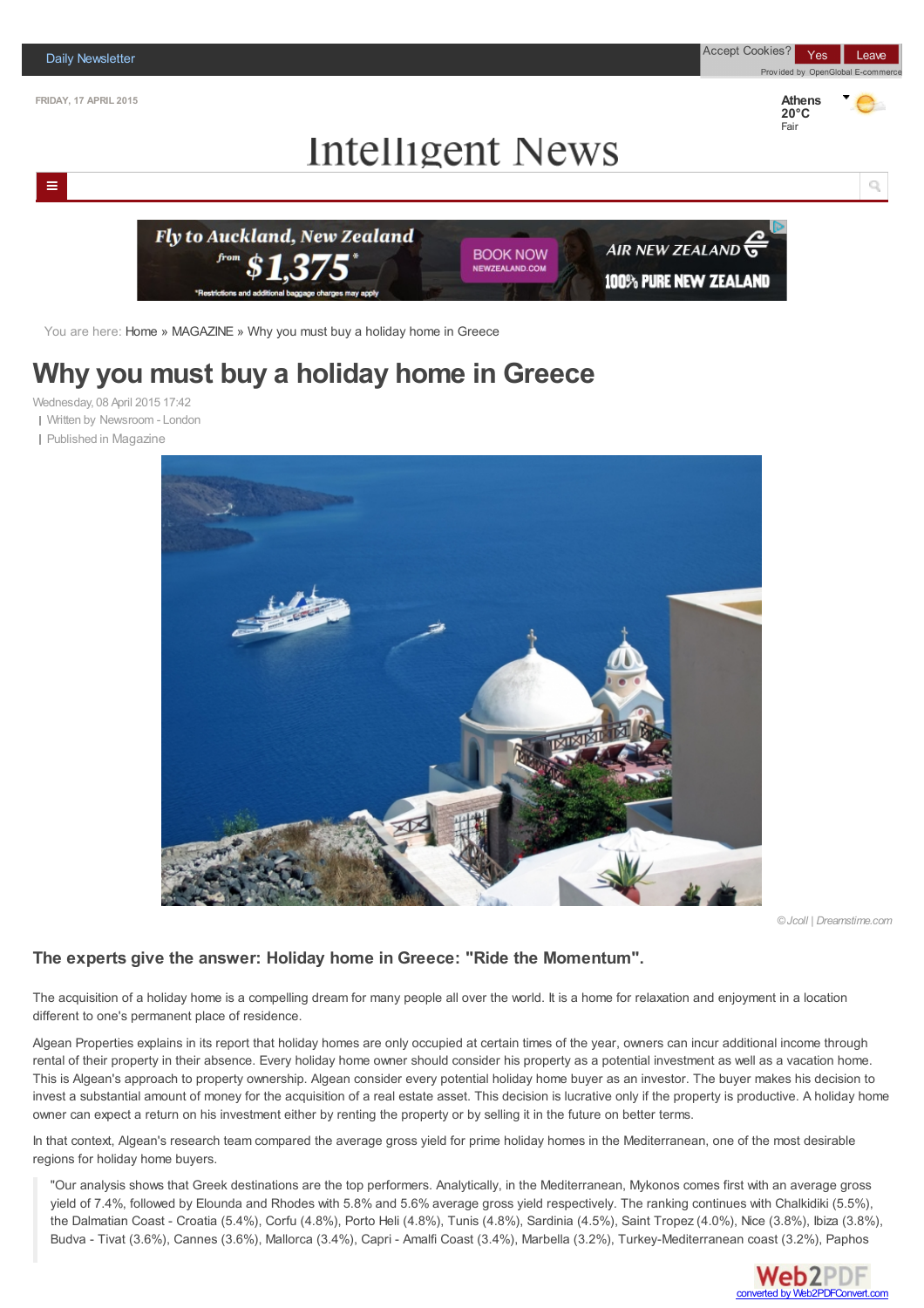Holiday home prices in Greece have recorded a substantial decrease of 30% - 40% in the last 6 years, due to weak demand and the lasting financial crisis. The recovery of the Greek Economy and the growing overseas demand for holiday homes is expected to gradually restore the prices to their precrisis level in the coming years.



#### *Download the infographic in pdf (see the bottom of the article)*

"Our estimate concludes that the potential buyers can also expect a significant increase in the value of their properties in the near future. Additionally, the rental rates for holiday homes in Greece is expected to increase or at least remain at the current levels mainly due to the shortage of quality stock and the promising prospect of rising Greek tourism. Our advice is: "Ride the Momentum"!

Algean is a full-service property company focusing on the Hellenic market and other select opportunities in the EMEA region. Their expertise lies in the luxury residential and high-end hospitality development sector. They provide property search, acquisition assistance, valuation services and real estate research for individual private investors, potential homeowners, developers and investment funds. Have a look at http://algeanproperty.com/

# **Reasons to buy property in Greece**

# **DESTINATION**

A central location at the crossroads of three continents allowing for easy and direct access from most parts of the world (London & Moscow in circa 3.5 hours, and Dubai in circa 5 hours)

### Temperate Climate:

More than 300 days of sunshine a year - the winters are short and mild while the summers are warm and dry with cooling breezes

### Infinite coastline:

The longest Mediterranean coastline (13,676km) -longer than the coastlines of Italy, Spain and Cyprus combined

#### Geographical Diversity:

Over 250 mountains (Mount Olympus 2,917 m), 2,000 islands, 60 lakes and 25 rivers while 25% of the territory is covered with forests (the 4th largest in the EU)

# **LIFESTYLE**

Quality Al fresco living, social and healthy

### Culture:

232 archeological sites, 2/7 wonders of the ancient world, 17 UNESCO sites and numerous museums and historical sites

Gastronomy:

- Renowned Mediterranean cuisine more than 100 PDO (Protected Designation of Origin) and PGI (Protected Geographical Indication) products
- Well developed private and public healthcare systems